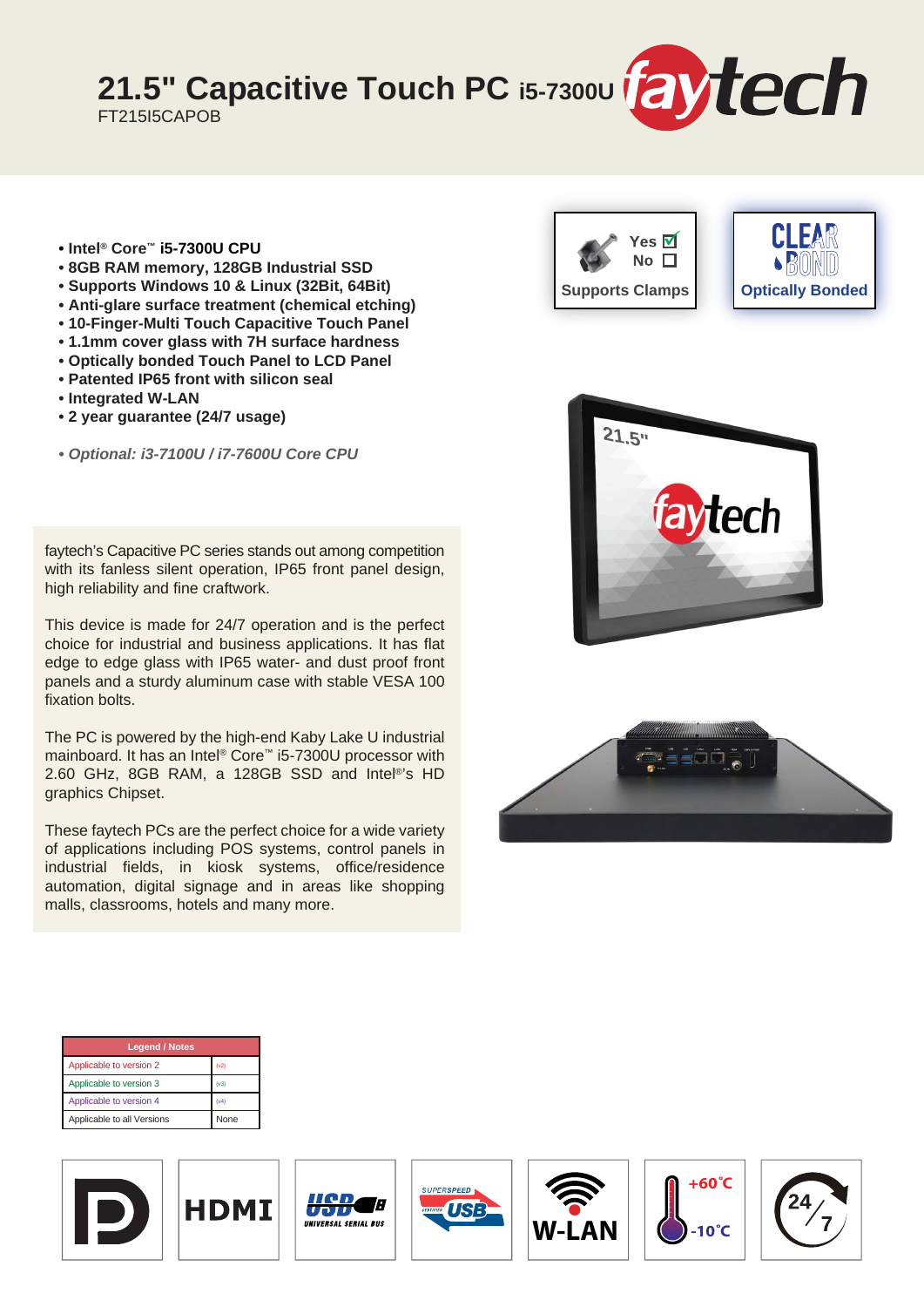| <b>Product name</b>        |                       | 21.5" Capacitive Touch PC i5-7300U |                |                            |                       |                      |          |
|----------------------------|-----------------------|------------------------------------|----------------|----------------------------|-----------------------|----------------------|----------|
| Model number / EAN number  |                       | FT215I5CAPOB / 6920734002153       |                |                            |                       |                      |          |
| <b>Global Article Code</b> | European Article Code | Release date (D/M/Y)               | Version*       | <b>Global Article Code</b> | European Article Code | Release date (D/M/Y) | Version* |
| 3030502968                 | 1010501659            | 03/12/2019                         | V <sub>2</sub> |                            |                       |                      |          |
| 3030504500                 | 1010501939            | 18/01/2021                         | v <sub>3</sub> |                            |                       |                      |          |
| 3030509488                 | 1010502295            | 01/12/2021                         | V <sub>4</sub> |                            |                       |                      |          |

| <b>IP Rating</b>       |
|------------------------|
| IP65 Front / IP40 Back |
|                        |

| <b>LCD Panel</b>                                |              |
|-------------------------------------------------|--------------|
| Screen diagonal (Inch/cm)                       | 21.5/54.69   |
| Display active screen size (cm)                 | 47.70×26.80  |
| Aspect ratio                                    | 16:9         |
| Physical resolution                             | 1920×1080    |
| External Maximum showable resolution - HDMI, DP | 1920×1200    |
| Colours displayed                               | 16.7M        |
| Brightness (cd/m <sup>2</sup> )                 | 250          |
| Contrast                                        | 1000:1       |
| Typical reaction time Tr / Tf (ms)              | 1.5/3.5      |
| Visual Angle horizontal / vertical (°)          | 170/160      |
| Backlight / Backlight Lifetime (hours)          | LED / 40.000 |

| <b>Operation / Mechanical</b>                |                                           |  |
|----------------------------------------------|-------------------------------------------|--|
| Operating Temperature (°C)                   | $-10 - +60$                               |  |
| Humidity Range (RH)                          | 10% - 90%                                 |  |
| Net weight (kg)                              | 5.20                                      |  |
| Gross weight (kg)                            | 7.80 (incl. cartonage)                    |  |
| Housing material                             | Rubber front case, Aluminum IPC back case |  |
| Housing (mm) $L \times W \times H$           | $532.0 \times 331.0 \times 72.0$          |  |
| Cut-out for clamp supports (mm) $L \times H$ | $508.0 \times 307.0$                      |  |
| Max. wall thickness for clamp supports (mm)  | 5.0                                       |  |
| Amount of clamps required                    | 4                                         |  |
| Mounting                                     | <b>VESA 100</b>                           |  |

| <b>Internal Connectors (occupied)</b>                                 |                                             |                                   |  |
|-----------------------------------------------------------------------|---------------------------------------------|-----------------------------------|--|
| 1x SO-DIMM, max, 16 GB, DDR4 1866/2133 non-ECC, Single channel memory |                                             |                                   |  |
| 3x RS232/RS485 COM connectors switchable in BIOS                      |                                             |                                   |  |
| 2x LCD Backlight control/LCD panel voltage box                        |                                             |                                   |  |
| 1x 5V/12V SATA power connector                                        |                                             | 1x 12V DC power connector (2-pin) |  |
| 1x 4-pin SATA power connector                                         |                                             | 1x S/PDIF output pin header       |  |
| 1x 8-bit Digital I/O interface                                        |                                             | 1x Line-out / Mic-in header       |  |
| 1x Front Panel box header                                             |                                             | 1x Serial ATA 6Gb/s               |  |
| 1x MIPI CSI connector                                                 | 1x LVDS box header<br>2x USB 3.0 box header |                                   |  |

| <b>PC System</b>      |                                                                   |  |
|-----------------------|-------------------------------------------------------------------|--|
| CPU                   | Intel <sup>®</sup> Core™ i5-7300U Processor Kaby Lake             |  |
| <b>Graphic GPU</b>    | Intel <sup>®</sup> HD Graphics                                    |  |
| Audio                 | Realtek ALC3251 Audio CODEC (v4)                                  |  |
| Memory                | 8GB DDR4 non-ECC (max. 16GB)                                      |  |
| Storage (switchable)  | faytech Industrial 128GB SSD                                      |  |
| Network               | 2x Realtek PCIe GB LAN 8111G (1000Mbps)<br>M.2 E-key Wi-Fi module |  |
| <b>Driver Support</b> | Win10; Linux; 32Bit/64Bit                                         |  |
| Preinstalled OS       | Linux Ubuntu                                                      |  |

| <b>Touch Panel</b>      |                                          |  |
|-------------------------|------------------------------------------|--|
| <b>Touch Technology</b> | Projected Capacitive 10-Point Multitouch |  |
| <b>Touch Connector</b>  | <b>USB</b>                               |  |
| Touch Life (Contacts)   | Unlimited                                |  |
| Surface Hardness        | 7H                                       |  |
| Surface Treatment       | Anti-glare (chemical etching)            |  |
| Glass Strengthening     | Chemically Strengthened                  |  |

| <b>Power</b>             |                                            |  |
|--------------------------|--------------------------------------------|--|
| Power Indicator          | Green LED                                  |  |
| Power Supply             | 100-240V ACDC active switching; 12V DC-Out |  |
| Working Power (V)        | 12                                         |  |
| Power Consumption (W)    | 34                                         |  |
| Stand-By Consumption (W) |                                            |  |

| <b>External Connectors</b>                                            |                                          |  |  |
|-----------------------------------------------------------------------|------------------------------------------|--|--|
| 1x 12V DC-In (screwable)                                              |                                          |  |  |
|                                                                       | 1x W-LAN antenna connector (RP-SMA male) |  |  |
| 4x USB 3.0                                                            | 1x DP                                    |  |  |
| 1x HDMI                                                               | 1x MIC-In & EAR-Out                      |  |  |
| 1x 10-PIN DIO as RJ50 (v3) (v4)                                       |                                          |  |  |
| 1x COM - RS 232/422/485 switchable:<br>5V/12V/RI option (COM1, DSUB9) |                                          |  |  |
| 1x COM - RS 232; RX/TX (COM2, DSUB9)                                  |                                          |  |  |
| 2x COM - RS 232 & 485; RX/TX & A+/B-<br>(COM3&4, RJ12)                |                                          |  |  |
| 2x 10/100/1000Mbit RJ45 Ports                                         |                                          |  |  |
| 1x 2.5" module slot, changeable SSD included                          |                                          |  |  |
| 1x S/PDIF-Out (1x Cinch, 1x Torx module) (v2)                         |                                          |  |  |
| 1x 8-PIN DIO as RJ45 (v2)                                             |                                          |  |  |

| <b>Expansion Slots</b>                    |
|-------------------------------------------|
| 1x mSATA full size (occupied by SSD)      |
| 1x M.2 E-Key Slot (occupied by Wifi card) |
| 1x SATA connector                         |
| 1x External PCIe x1 Straddle connector    |

| <b>Included in the Delivery</b> |  |
|---------------------------------|--|

| Power Supply (see Power section) |
|----------------------------------|
| W-LAN antenna (RP-SMA female)    |
| <b>Short Installation Manual</b> |
| <b>Standard Stand</b>            |





Tolerance: ± 1mm